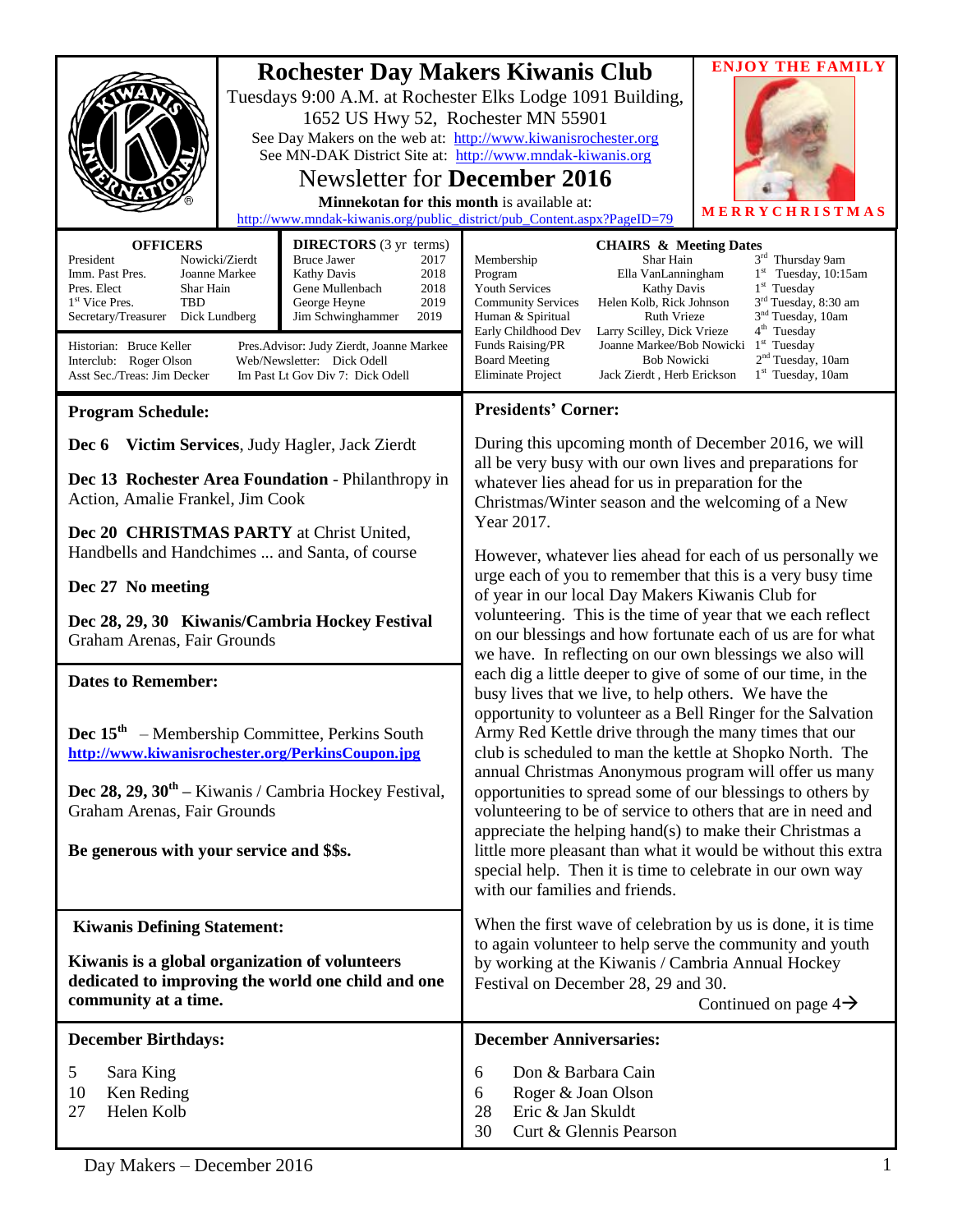#### **Secretary/Treasurer's Report – 11/08/16:**

| <b>Bank Balance 10/31/2016:</b> | \$15,716.75             |
|---------------------------------|-------------------------|
| Bike Repair Fund:               | $\frac{$}{208.20}$      |
| <b>Charitable Account</b>       | 199.27<br>$\mathcal{S}$ |
| <b>Administrative Fund:</b>     | \$7,895.32              |
| Service Fund:                   | \$7,413.96              |

**Members on Leave:** Don Cain, Ron King, Sara King, Tom Lemke, Bob Mayhew, Connie Mayhew, Peter Schuh

**October Service Hour Statistics:** 520 hours by 39 members, 62% Participation.

#### **October 2016 Board Meeting Summary**

Reading Oasis at Gage School: Sufficient Funds have been gathered to send in. No further progress since the September board meeting.

The treasurer brought to the board's attention that the annual Kiwanis International and Minnesota-Dakota Division dues, including insurance and magazine, will be paid in November.

The Program Committee recommended that the regular meeting on December 27 be cancelled, and the board approved.

The club will be asked for input on whether or not to cancel our January 3 meeting.

Due to Peter Schuh's resignation, Shar Hain will move to the President Elect position, and will retain chair of the Membership Committee. A First Vice-President needs to be appointed.

A request to Capstone Publishing of Mankato has resulted in the donation of 66 books. The books will be given to local schools, on behalf of, and in appreciation of, our speakers.

Our club will donate two baskets, to be auctioned at the District Meeting in Red Wing. The auction proceeds will benefit District Scholarships.

Terrific Kids at Gibbs School will be inactive this school year. Popcorn Parties are underway at Riverside School

## **Committee Reports**

**Community Service-** The committee will not meet in November. Christmas Anonymous needs many hands.

Continued Next Column $\rightarrow$ 

#### **Secy/Treas Report (Continued):**

**Early Childhood Development-** The committee will meet in early December. We will be doing reading at "The Place"

**Faith & Spiritual Values-** The committee is getting Salvation Army Bell Ring signups organized.

**Membership-** The committee is getting prepared to initiate a new member.

**Program-** Programs for December mostly lined up. The December  $20<sup>th</sup>$  meeting will be our annual Christmas party at Christ United Methodist Church. The board moved to cancel our regular meeting on December  $27<sup>th</sup>$ .

**Public Relations-** The next effort will be publicity for the Kiwanis Hockey Festival.

**Youth Services-** Three members have been attending the Century High School Key Club Meetings

## **Richard Lundberg,** Secy/Treasurer

## **Vantine Life Fellowship Awardee:** Dick Vrieze

The Kiwanis Educational Foundation is a scholarship grant program of the Minnesota-Dakotas District of Kiwanis International. Vantine Fellowship Awardees are selected by the Lt Governors for individuals who have demonstrated outstanding service in the educational areas of their clubs. Congratulations to Dick Vrieze.



Jack Zierdt, Educational Foundations secy, presented the award at our Day Makers Club meeting, Nov 22<sup>nd</sup>.

[https://portalbuzzuserfiles.s3.amazonaws.com/ou-](https://portalbuzzuserfiles.s3.amazonaws.com/ou-87/userfiles/files/new%20foundation%20brochure%20.pdf)[87/userfiles/files/new%20foundation%20brochure%20.pdf](https://portalbuzzuserfiles.s3.amazonaws.com/ou-87/userfiles/files/new%20foundation%20brochure%20.pdf)

## **Richard Odell, Im Past Lt Gov Div 7**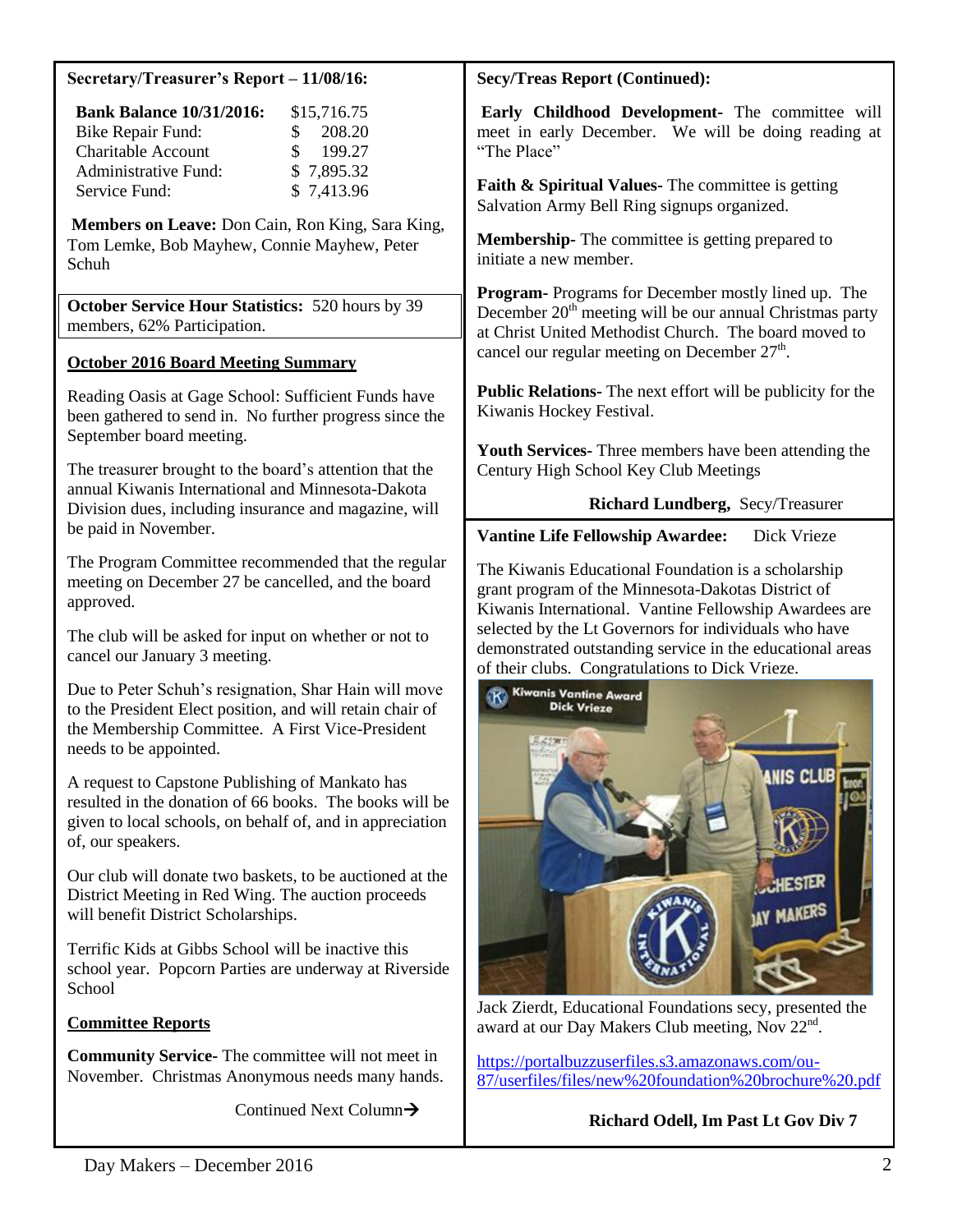# **Pizza Ranch Fund Raiser:** Tips Night a Success!

Out Pizza Ranch Fund Raiser was well attended, fun and a lot of work for our Day Makers team. Funds raised totaled \$455.60, including the tip bucket for \$204.17. A good time was had by all.



There was a line waiting for the doors to open at 4:30pm and the café was full until closing. Even some of our non-member spouses pitched in to help clear tables to keep up with the diners.



Day Makers Pizza Ranch Kudos go to: Kathy Davis, Jim Decker, Dallas Glaser, Rick Johnson Helen Kolb, Gene (Vacman) Mullenbach, Dick Vrieze, Ruth Vrieze, Judy Zierdt and our special "guest bussers" Rachel Mullenbach, Deedee Odell; "Trifold un-folders:" Shar and Greg Hain, Jack Zierdt; Photo Guy: Dick Odell … and to our Day Makers and friends who were diners during our Pizza Tips Night.

Jim Decker gets special mention for his dish room leadership and time spent. He also solved the early "water on the floor" issue with a large squeegee.

## **Judy Zierdt and Jim Cook**, co-chairs



<http://www.pizzaranch.com/menus/stewarville> **Richard Odell**

# **Harriet Bishop K-Kids:**

The Harriet Bishop K Kids raised \$371.33 for the United Way in October. They did this fund raiser by giving a pumpkin to every teacher in their school.



Each class decorated their pumpkin. The pumpkins were put on display and everyone at the school could vote for their favorites by putting some change in containers by each pumpkin. There were prizes for the winning pumpkins.

# **Rick Johnson and Helen Kolb**

# **New Kiwanis Officers Take the Reins:**

If you missed reading the article in the Oct  $12<sup>th</sup>$  issue of the Rochester Post Bulletin you can read all the officers for the four Rochester Clubs at:

[http://www.postbulletin.com/news/local/new-officers](http://www.postbulletin.com/news/local/new-officers-take-reins-at-four-rochester-kiwanis-clubs/article_5869de4a-e9f0-5e15-aa42-2b4018df8491.html)[take-reins-at-four-rochester-kiwanis](http://www.postbulletin.com/news/local/new-officers-take-reins-at-four-rochester-kiwanis-clubs/article_5869de4a-e9f0-5e15-aa42-2b4018df8491.html)[clubs/article\\_5869de4a-e9f0-5e15-aa42-](http://www.postbulletin.com/news/local/new-officers-take-reins-at-four-rochester-kiwanis-clubs/article_5869de4a-e9f0-5e15-aa42-2b4018df8491.html) [2b4018df8491.html](http://www.postbulletin.com/news/local/new-officers-take-reins-at-four-rochester-kiwanis-clubs/article_5869de4a-e9f0-5e15-aa42-2b4018df8491.html)

Thanks to Bob Nowicki for pulling all the information together for the four Kiwanis Clubs in Rochester and sending the article to the Post Bulletin newspaper.

**Dick Odell**